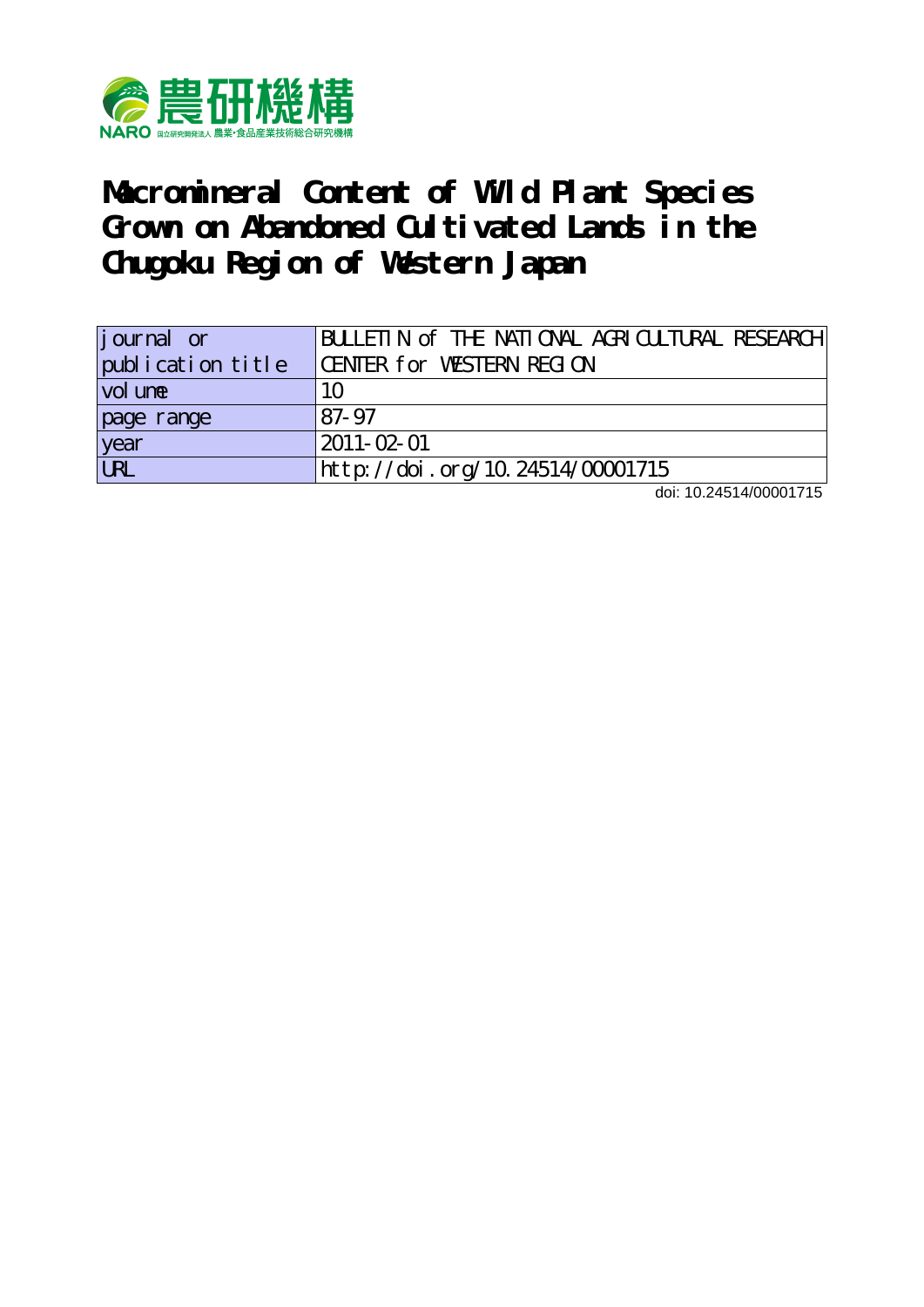# **Macromineral Content of Wild Plant Species Grown on Abandoned Cultivated Lands in the Chugoku Region of Western Japan**

Michio Tsuтsuмı, Yoshitaka Таканаѕнı, Shigeki Емото<sup>і</sup>, Naoya Iто<sup>і</sup>, Shigeyuki Sанака<sup>з</sup> ։<br>, Tomoko YOSHIMURA<sup>2</sup> and Takayuki WATANABE<sup>3</sup>

Key words: abandoned cultivated land, calcium, cattle grazing, magnesium, phosphorus, potassium, wild plant

# **Contents**

| I Introduction $\cdots$ $\cdots$ $\cdots$ $\cdots$ $\cdots$ $\cdots$ $\cdots$ $\cdots$ $\cdots$ $\cdots$ $\cdots$ $\cdots$ $\cdots$ $\cdots$ $\cdots$ $\cdots$ $\cdots$ $\cdots$ $\cdots$ $\cdots$ $\cdots$ $\cdots$ $\cdots$ $\cdots$ $\cdots$ $\cdots$ |  |
|----------------------------------------------------------------------------------------------------------------------------------------------------------------------------------------------------------------------------------------------------------|--|
|                                                                                                                                                                                                                                                          |  |
|                                                                                                                                                                                                                                                          |  |
|                                                                                                                                                                                                                                                          |  |
|                                                                                                                                                                                                                                                          |  |
|                                                                                                                                                                                                                                                          |  |
|                                                                                                                                                                                                                                                          |  |
| References $\cdots$ $\cdots$ $\cdots$ $\cdots$ $\cdots$ $\cdots$ $\cdots$ $\cdots$ $\cdots$ $\cdots$ $\cdots$ $\cdots$ $\cdots$ $\cdots$ $\cdots$ $\cdots$ $\cdots$ $\cdots$ $\cdots$ $\cdots$ $\cdots$                                                  |  |
| Summary $\cdots$ $\cdots$ $\cdots$ $\cdots$ $\cdots$ $\cdots$ $\cdots$ $\cdots$ $\cdots$ $\cdots$ $\cdots$ $\cdots$ $\cdots$ $\cdots$ $\cdots$ $\cdots$ $\cdots$ $\cdots$ $\cdots$ $\cdots$ $\cdots$ $\cdots$ $\cdots$ $\cdots$ $\cdots$                 |  |
| 和文摘要 …………………………………………………………………………………………… 97                                                                                                                                                                                                              |  |

(Received January 5 , 2011)

Japanese Black Cow Production Research Team

- <sup>2</sup> Hiroshima Prefectural Technology Research Institute
- <sup>3</sup> National Livestock Breeding Center Tottori Station

<sup>&</sup>lt;sup>1</sup> Yamaguchi Prefectural Technology Center for Agriculture and Forestry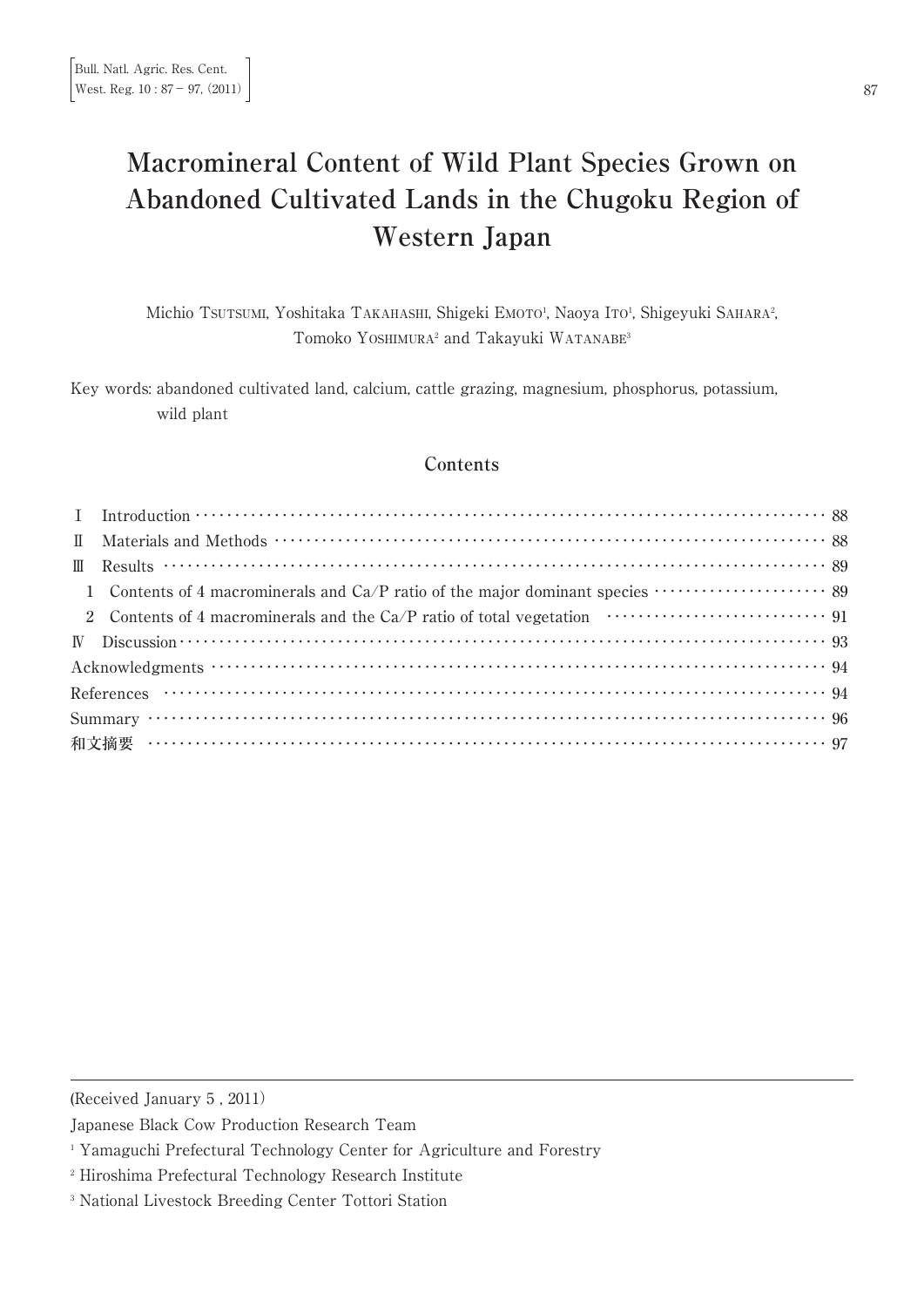# **Ⅰ Introduction**

The area of abandoned cultivated land in Japan has been increasing every year. In 2010, it increased to 4,000 km2 , while the area of land still under cultivation was 45,930 km2 . The national and local governments of Japan are promoting the re-utilization of abandoned lands. For example, the use of such land for cattle (mainly beef cows) grazing is promoted, and this practice has become widespread, mainly in western Japan.

To ensure that grazing animals are given nutritious fodder, it is important to understand the herbage mass and feeding values of plants grown on grazing land. Previously, we had proposed that herbage mass on abandoned lands should be estimated using community height14). Further, we determined the feeding value in terms of total digestible nutrients (TDN) and crude protein (CP) in wild plant communities, including those grown on abandoned lands<sup>13</sup>. Minerals are the main elements contained in the bone and teeth of animals, and are involved in functions such the synthesis of proteins and lipids, and the activation of enzymes; therefore, they are considered to be key nutrients after carbohydrates and proteins<sup>6</sup>. The species composition of vegetation grown on abandoned lands varies considerably according to land use history, length of time since abandonment, and geographical location<sup>3,5,11-13,15</sup>). Hence, plant nutritional value parameters, including the mineral content of grazing herbage may vary greatly from place to place. Data for the mineral contents of wild plant species growing in Japan is scarce. The Standard Tables of Feed Composition in Japan<sup>7</sup> contains data for the mineral contents of only 12 wild plant species; the data on macrominerals is also insufficient. In addition, several major species found on abandoned lands, such as the tall goldenrod (Solidago altissima L., Asteraceae), kudzu [Pueraria lobata (Willd.) Ohwi, Fabaceae], and cogongrass [Imperata cylindrical (L.) Beauv. var. koenigii (Retz.) Derand et Schinz., Gramineae] are not listed.

We analyzed the content of 4 macrominerals (calcium, phosphorus, magnesium and potassium) in wild plants grown on abandoned cultivated lands with various dominant species. Thereafter, we determined the content of the minerals in the major dominant species and in the total vegetation.

#### **Ⅱ Materials and Methods**

We studied 23 areas of abandoned cultivated lands throughout the Chugoku region of western Japan where we conducted 51 field surveys and samplings from May to October,  $2006 - 2008$ . The length of time since abandonment of the study areas ranged between 1 and 15 years. In most of the study areas, the land was used for paddy cultivation before abandonment. We established between two to six 1 or 4 m<sup>2</sup>-quadrats during each survey. The herbage growing within each quadrat was harvested at the ground level. Samples were classified as dominant species or a compound sample comprised of other species. Plant material was dried, weighed, and subjected wet digestion. Then, the material was analyzed by atomic absorption spectrometry to evaluate the calcium (Ca), magnesium (Mg) and potassium (K) contents, and analyzed by the molybdenum blue method to evaluate the phosphorus (P) content as a percent dry matter (% DM).

Firstly we evaluated the mineral content of each of the major dominant species. Secondly, we evaluated the mineral contents of the compound samples comprising the vegetation within each quadrat computed from the analyzed values and weight of the samples. The suggested range and maximum tolerable levels for each of the 4 minerals are listed by the National Agriculture and Food Research Organization<sup>®</sup>. By comparing the value that we obtained with the listed values, we estimated whether or not the content of certain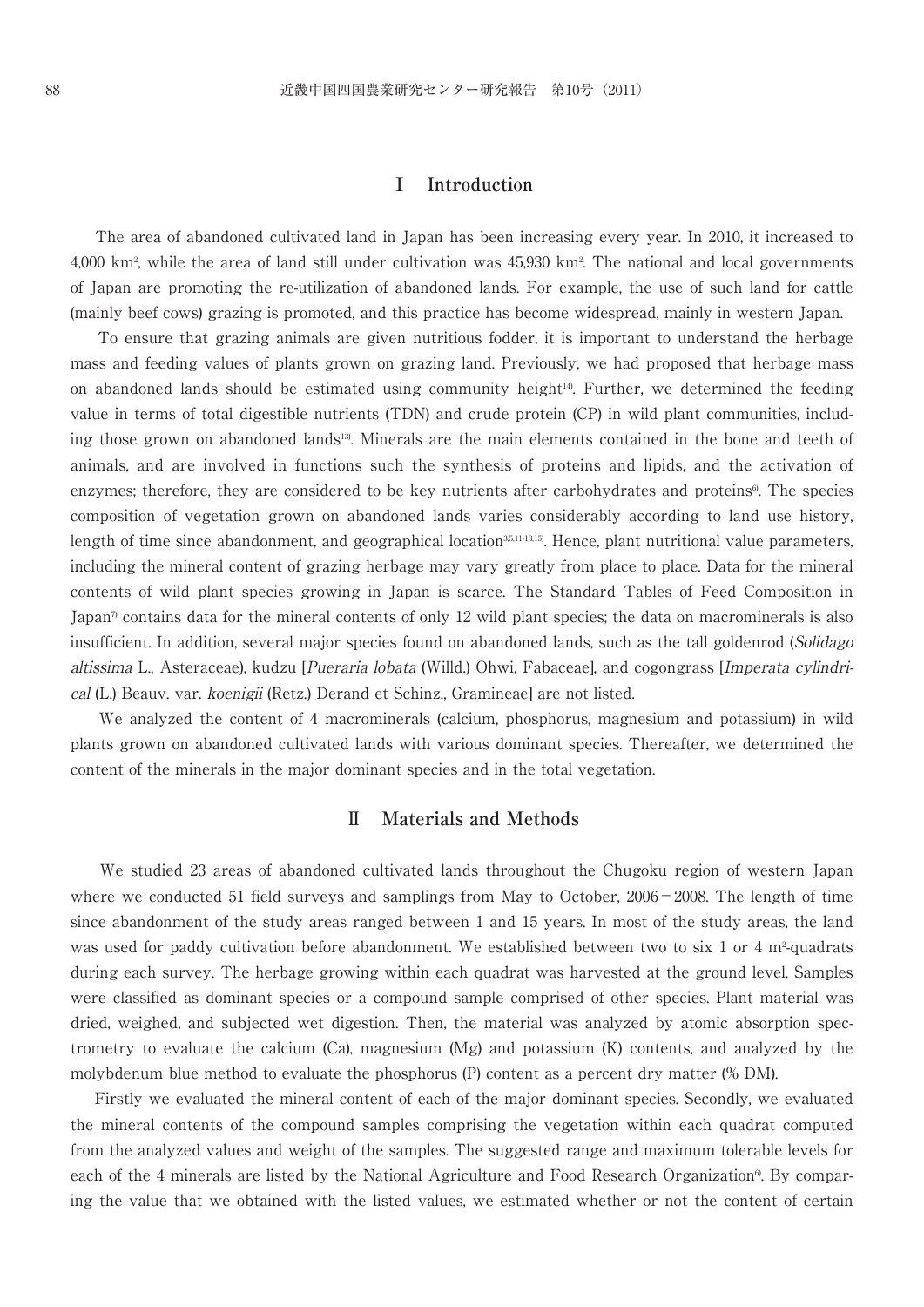minerals present in the dominant species or total vegetation was appropriate for cattle grazing. Ca and P requirements vary with the variety, growth stage, and sex of the animal. We adopted the values for maintenance of mature beef cows that are generally grazed on abandoned cultivated lands in Japan, and assumed a body weight of 500 kg. The ratio of Ca to P (Ca/P ratio) is also a key indicator mainly for P absorption. For example, the absorption rate of P in the animal body decreases when Ca is oversupplied. A Ca/P ratio between 1.5 and 2 is desirable, while a Ca/P ratio between 1 and 7 is also acceptable, if the P content satisfies the requirement<sup>9</sup>. We evaluated the  $Ca/P$  ratio based on these criteria.

## **Ⅲ Results**

#### **1 Contents of 4 macrominerals and Ca/P ratio of the major dominant species**

The major dominant species in the study sites were the tall goldenrod, silvergrass (Miscanthus sinensis Anderss., Gramineae), mugwort (Artemisia princeps Pampan., Asteraceae), cogongrass, barnyardgrass [Echinochloa crus-galli (L.) Beauv., Gramineae] and kudzu (listed in order of frequency). The contents of the 4 macrominerals and the Ca/P ratio of these species are listed in Tables  $1-5$ .

The Ca content was in the suggested range  $(0.24\% - 2.00\%$  DM) for most samples of tall goldenrod, mugwort and kudzu, although 2 samples of kudzu exceeded the maximum tolerable level (2.00% DM; Table 1). Low Ca content was found in the 3 Gramineae species. Particularly in silvergrass, 17 of 21 samples had a Ca content lower than the suggested range; the average value was also below the requirement.

**Table 1** The calcium content of the 6 major dominant species and the total vegetation. The total number of samples per species; average Ca content, the numbers of samples with Ca content below the requirement (<0.24% of the DM), with Ca content within the suggested range  $(0.24\% - 2.00\%)$ , and with Ca content exceeding the maximum tolerable level (>2.00%) are listed.

| Species †        | n   | Average $\pm$ SD<br>$(\%$ DM) | Less than<br>requirement | Within suggested<br>range $\ddagger$ | Greater than<br>maximum tolerable |
|------------------|-----|-------------------------------|--------------------------|--------------------------------------|-----------------------------------|
| Tall goldenrod   | 46  | $0.74 \pm 0.13$               |                          | 46                                   |                                   |
| Mugwort          | 32  | $0.72 \pm 0.23$               |                          | 32                                   |                                   |
| Kudzu            | 21  | $1.28 \pm 0.51$               |                          | 18                                   |                                   |
| Silvergrass      | 21  | $0.20 \pm 0.07$               | 17                       |                                      |                                   |
| Cogongrass       | 16  | $0.26 \pm 0.06$               | 6                        | 10                                   |                                   |
| Barnyardgrass    | 15  | $0.36 \pm 0.13$               | 4                        |                                      |                                   |
| Total vegetation | 165 | $0.59 \pm 0.24$               | 19                       | 146                                  |                                   |

†Scientific names: Solidago altissima L., Artemisia princeps Pampan., Pueraria lobata (Willd.) Ohwi, Miscanthus sinensis Anderss., Imperata cylindrical (L.) Beauv. var. koenigii (Retz.) Derand et Schinz., and Echinochloa crus-galli (L.) Beauv.  $\ddagger$  These values are for the maintenance of mature beef cows with a body weight of 500 kg.

Most of the values for P content in mugwort and barnyardgrass were in the suggested range (0.25% -1.00% DM). However, the P content, as well as the average P content values of many samples of other species were less than the suggested range (Table 2). None of the dominant species samples exceeded the maximum tolerable level for P content (1.00% DM).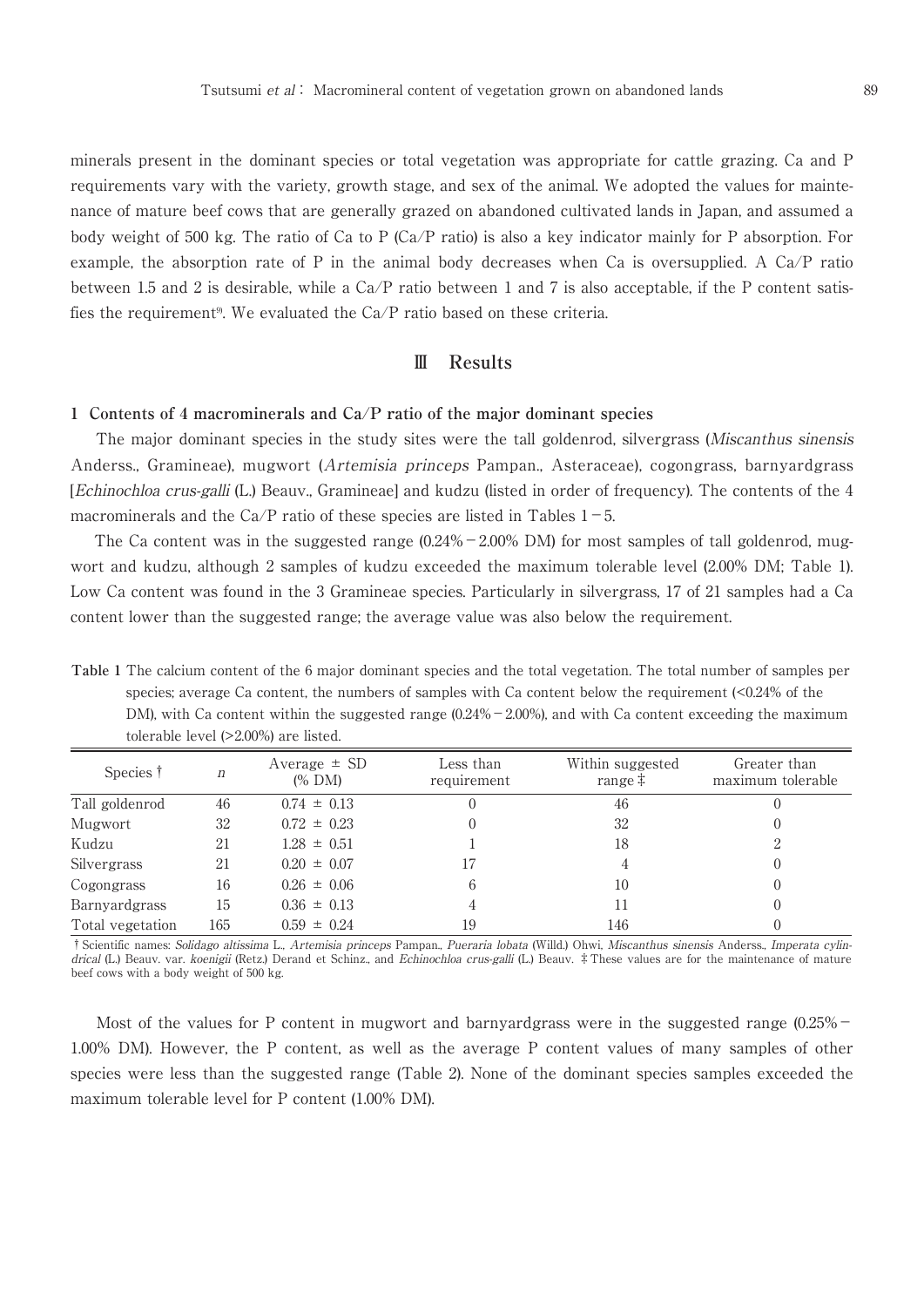**Table 2** The phosphorus content of the 6 major dominant species and the total vegetation. The total number of samples per species; average P content, the numbers of samples with Ca content below the requirement (<0.25% of the DM), with P content within the suggested range  $(0.25\% - 1.00\%)$ , and with P content exceeding the maximum tolerable level (>1.00%) are listed.

| Species †        | n   | Average $\pm$ SD<br>$(\%$ DM) | Less than<br>requirement | Within suggested<br>range $\ddagger$ | Greater than<br>maximum tolerable |
|------------------|-----|-------------------------------|--------------------------|--------------------------------------|-----------------------------------|
| Tall goldenrod   | 46  | $0.25 \pm 0.07$               | 29                       |                                      |                                   |
| Mugwort          | 32  | $0.35 \pm 0.09$               | 2                        | 30                                   |                                   |
| Kudzu            | 21  | $0.20 \pm 0.05$               | 15                       | 6                                    |                                   |
| Silvergrass      | 21  | $0.21 \pm 0.05$               | 16                       | ۰.                                   |                                   |
| Cogongrass       | 16  | $0.23 \pm 0.05$               | 10                       | 6                                    |                                   |
| Barnyardgrass    | 15  | $0.35 \pm 0.09$               | 2                        | 13                                   |                                   |
| Total vegetation | 165 | $0.29 \pm 0.08$               | 65                       | 100                                  |                                   |

†See Table 1 for the scientific names. ‡These values are for the maintenance of mature beef cows with a body weight of 500 kg.

The Ca/P ratio was above the suggested range in many samples of tall goldenrod and kudzu, and below the suggested range in many samples of the 3 Gramineae species (Table 3). Most of the values for the Ca/P ratio in mugwort were in the suggested range.

**Table 3** The ratio of calcium and phosphorus (Ca/P ratio) in the 6 major dominant species and the total vegetation. The total number of samples per species; average Ca/P ratio; and the number of samples with a Ca/P ratio below, within, and above the suggested range.

| Species †        | $\boldsymbol{n}$ | Average $\pm$ SD | Less than suggested<br>range $\ddagger$ | Within suggested<br>range $\ddagger$ | Greater than<br>suggested range |
|------------------|------------------|------------------|-----------------------------------------|--------------------------------------|---------------------------------|
| Tall goldenrod   | 46               | $3.29 \pm 1.15$  | 0                                       | 18                                   | 28                              |
| Mugwort          | 32               | $2.21 \pm 1.04$  | $\left($                                | 30                                   | 2                               |
| Kudzu            | 21               | $6.30 \pm 3.84$  |                                         | b.                                   | 16                              |
| Silvergrass      | 21               | $1.05 \pm 0.48$  | 18                                      | っ                                    |                                 |
| Cogongrass       | 16               | $1.16 \pm 0.29$  | 12                                      |                                      |                                 |
| Barnyardgrass    | 15               | $1.06 \pm 0.35$  |                                         |                                      |                                 |
| Total vegetation | 165              | $2.15 \pm 1.05$  | 40                                      | 87                                   | 38                              |

<sup> $\dagger$ </sup> See Table 1 for the scientific names.  $\ddagger$  1.5-2.0 and 1.0-7.0 (when P content meets the requirement).

The Mg content of most samples of all species, except barnyardgrass, was in the suggested range  $(0.05\% - 0.25\%$  DM; Table 4). The Mg content of most barnyardgrass samples exceeded the suggested range; while it exceeded even the maximum tolerable level (0.40% DM) in 5 of the 15 samples. Low Mg content was not found in any sample of the dominant species.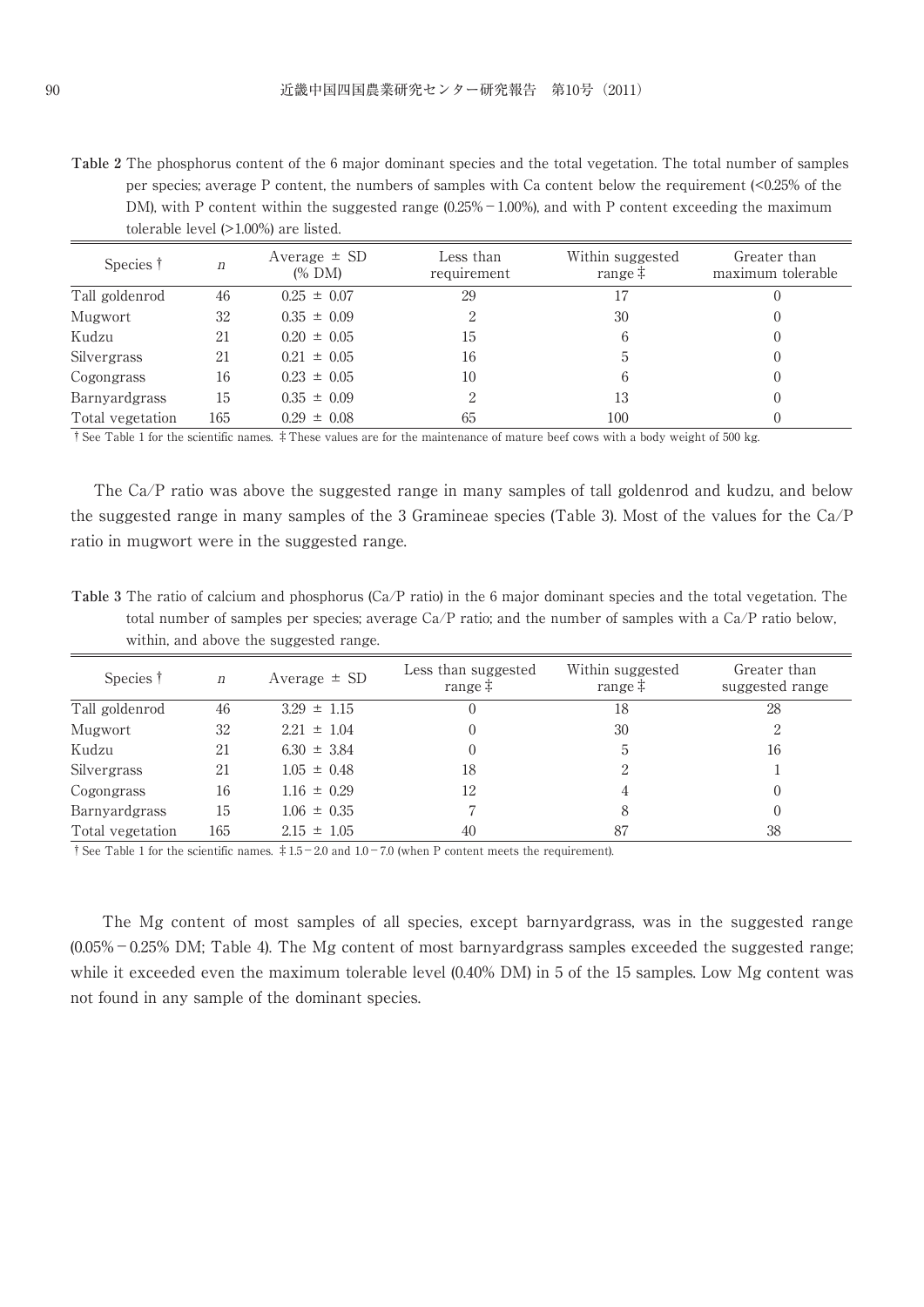**Table 4** The magnesium content of the 6 major dominant species and the total vegetation. The total number of samples per species; the average Mg content; the numbers of samples with Mg content below the suggested range  $\langle$  <0.05% of the DM), within the suggested range(0.05% - 0.25%), above the suggested range but below the maximum tolerable level  $(0.25\% - 0.40\%)$ , and exceeding the maximum tolerable level (>0.40%) are listed.

| Species †        | n   | Average $\pm$ SD<br>$(\%$ DM) | Less than<br>suggested range | Within suggested<br>range | Greater than suggested<br>range and less than<br>maximum tolerable | Greater than<br>maximum<br>tolerable |
|------------------|-----|-------------------------------|------------------------------|---------------------------|--------------------------------------------------------------------|--------------------------------------|
| Tall goldenrod   | 46  | $0.16 \pm 0.04$               |                              | 46                        |                                                                    | $\Omega$                             |
| Mugwort          | 32  | $0.18 \pm 0.05$               |                              | 31                        |                                                                    | $_{0}$                               |
| Kudzu            | 21  | $0.22 \pm 0.07$               |                              | 17                        |                                                                    | $\left( \right)$                     |
| Silvergrass      | 21  | $0.12 \pm 0.03$               |                              | 21                        |                                                                    | $_{0}$                               |
| Cogongrass       | 16  | $0.09 \pm 0.02$               |                              | 16                        |                                                                    | $\theta$                             |
| Barnyardgrass    | 15  | $0.37 \pm 0.11$               |                              | 3                         |                                                                    | 5                                    |
| Total vegetation | 165 | $0.18 \pm 0.05$               |                              | 141                       | 23                                                                 |                                      |

†See Table 1 for the scientific names.

The K content of all the samples other than those of silvergrass exceeded the suggested range (0.50% – 0.70% DM; Table 5). The K content of most of the samples of silvergrass also exceeded the suggested range. Moreover, the K content of many samples of tall goldenrod, mugwort and barnyardgrass exceeded even the maximum tolerable level (3.00% DM).

**Table 5** The potassium content of the 6 major dominant species and the total vegetation. The total number of samples per species; the average K content; the numbers of samples with K content below the suggested range (<0.50% of the DM), within the suggested range  $(0.50\% - 0.70\%)$ , above the suggested range but below the maximum tolerable level  $(0.70\% - 3.00\%)$ , and exceeding the maximum tolerable level (>3.00%) are listed.

| Species †        | n   | Average $\pm$ SD<br>$(\%$ DM) | Less than<br>suggested range | Within suggested<br>range | Greater than suggested<br>range and less than<br>maximum tolerable | Greater than<br>maximum<br>tolerable |
|------------------|-----|-------------------------------|------------------------------|---------------------------|--------------------------------------------------------------------|--------------------------------------|
| Tall goldenrod   | 46  | $2.31 \pm 0.66$               |                              |                           | 39                                                                 |                                      |
| Mugwort          | 32  | $2.97 \pm 0.66$               |                              |                           | 20                                                                 | 12                                   |
| Kudzu            | 21  | $1.68 \pm 0.44$               | $\Omega$                     |                           | 21                                                                 | $\left( \right)$                     |
| Silvergrass      | 21  | $1.44 \pm 0.68$               |                              |                           | 17                                                                 |                                      |
| Cogongrass       | 16  | $1.16 \pm 0.28$               | $\Omega$                     |                           | 16                                                                 | $\cup$                               |
| Barnyardgrass    | 15  | $2.62 \pm 0.97$               | $\theta$                     |                           | 9                                                                  | b                                    |
| Total vegetation | 165 | $1.93 \pm 0.56$               |                              |                           | 152                                                                | 10                                   |

†See Table 1 for the scientific names.

#### **2 Contents of 4 macrominerals and the Ca/P ratio of total vegetation**

Figure 1 shows the relationships between the content of each of the 4 macrominerals in the total vegetation and its dominant species. All the relationships were significant  $(P < 0.001)$ , and the coefficients of correlation (R) were 0.795 (Ca), 0.888 (P), 0.893 (Mg) and 0.861 (K).

Tables 1-5 list the contents of the 4 macrominerals and the Ca/P ratio of the total vegetation.

Ca content of the total vegetation in 88% of the quadrats was in the suggested range, while in the other quadrats it was less than the suggested range (Table 1). Of the 19 quadrats where the Ca content was less than the suggested range, 13 quadrats were dominated by silvergrass, and 5 quadrats by other Gramineae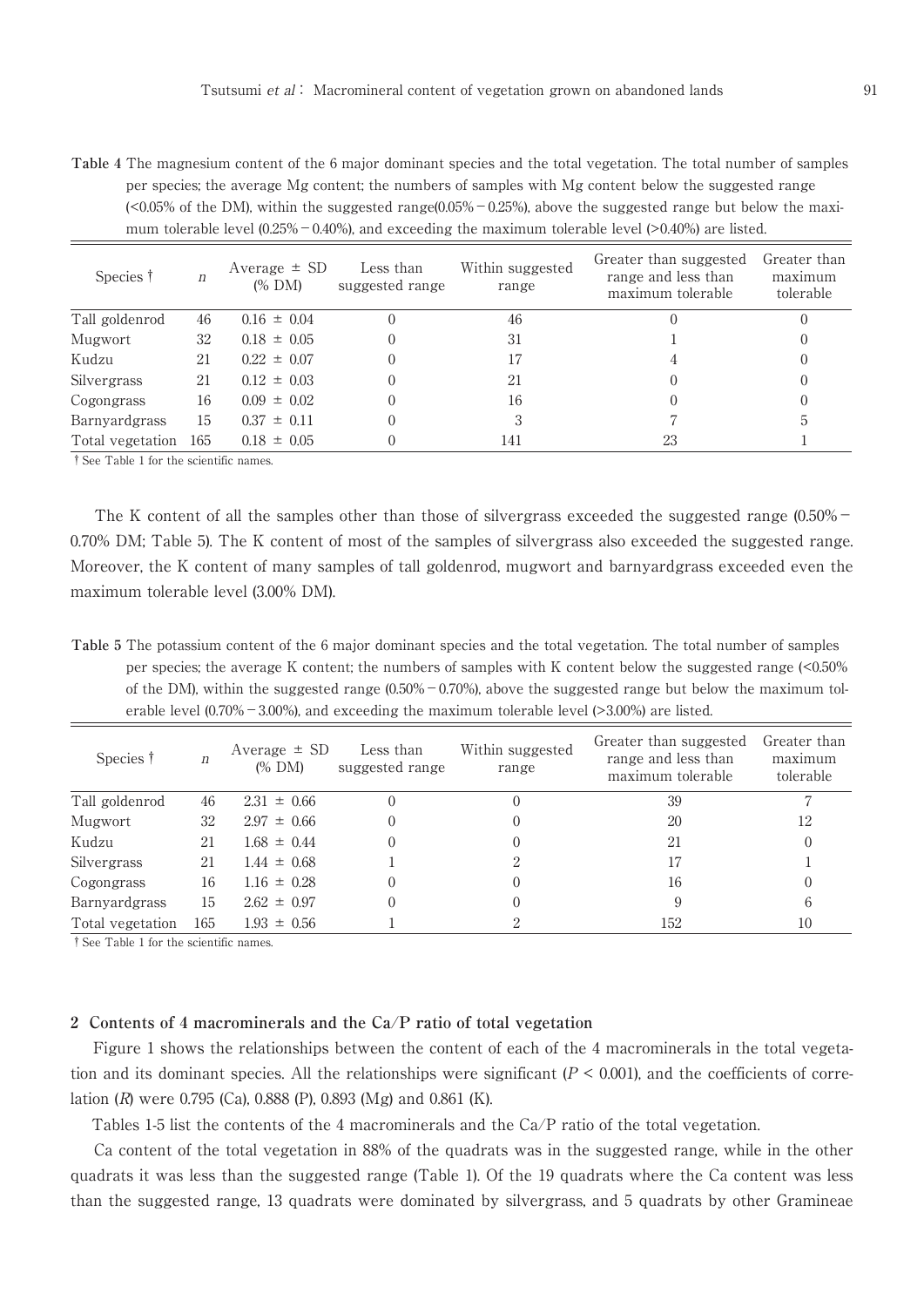

**Fig.** 1 Relationships in contents of 4 minerals between the total vegetation and the dominant species: (a) calcium  $(R =$ 0.795,  $P < 0.001$ ), (b) phosphorus ( $R = 0.888$ ,  $P < 0.001$ ), (c) magnesium ( $R = 0.893$ ,  $P < 0.001$ ) and (d) potassium ( $R = 0.001$ ) 0.861,  $P < 0.001$ ). The same symbol indicates the same dominant species as follows (see Table 1 for the scientific names).

- ●: Tall goldenrod
- ▲: Mugwort
- ■: Kudzu
- ○: Silvergrass
- △: Cogongrass
- □: Barnyardgrass
- ×: Other species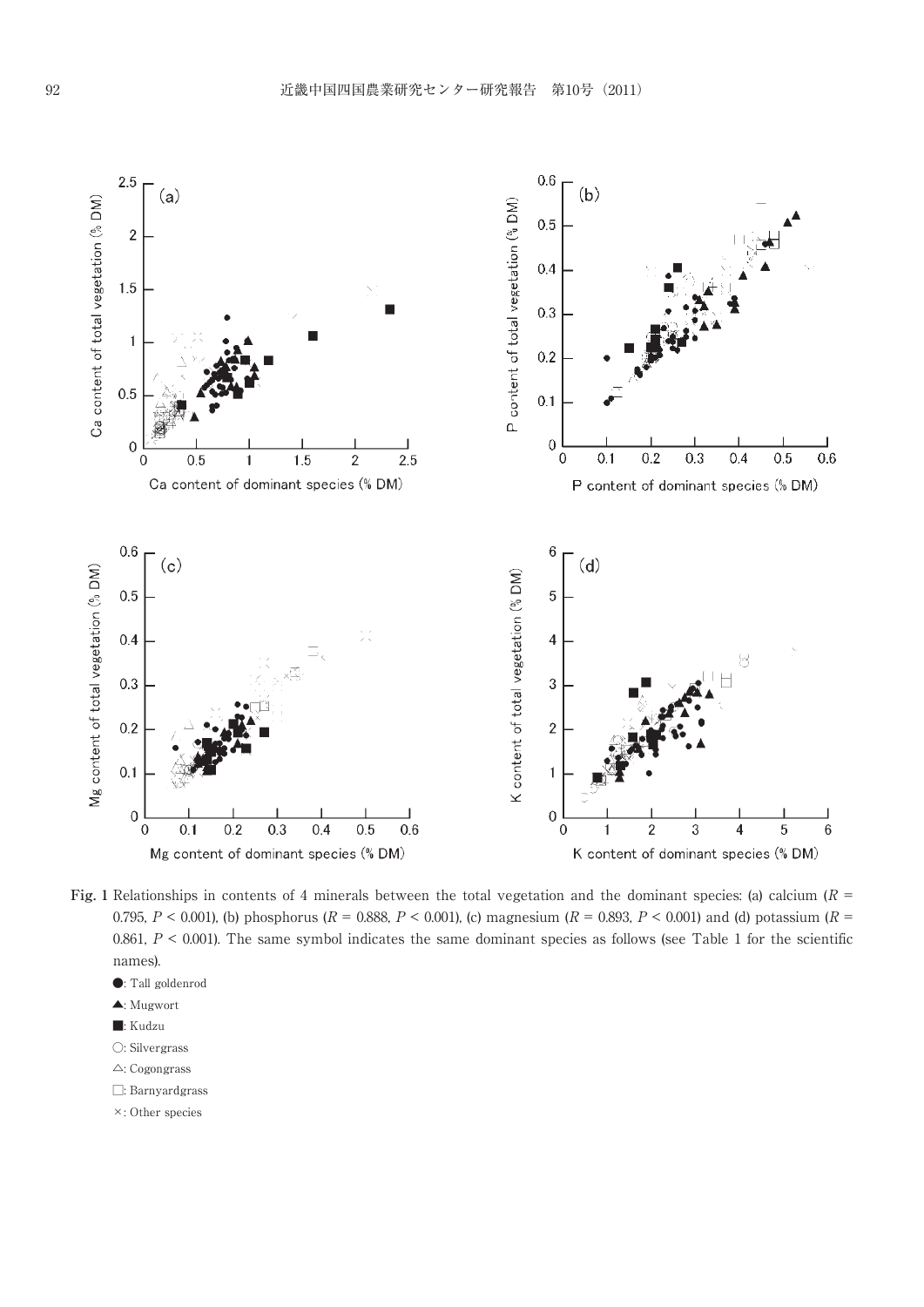species.

The P content of total vegetation in 61% of the quadrats was within the suggested range, and in the other quadrats was less than the suggested range (Table 2). The P content was higher than the requirement in most quadrats dominated by mugwort and barnyardgrass, while it was lower than the requirement in many quadrats dominated by other species.

The Ca/P ratio was lower than the suggested range in 24% of the quadrats, and higher in 23% of the quadrats (Table 3). Of the 40 quadrats with a  $Ca/P$  ratio lower than the suggested range, 37 were dominated by silvergrass (17 quadrats), barnyardgrass (10 quadrats) or other plants of Gramineae family (10 quadrats). Of the 38 quadrats with a Ca/P ratio above the suggested range, 33 were dominated by tall goldenrod (27 quadrats) or other dicotyledonous species (6 quadrats).

The Mg content of the total vegetation in 85% of the quadrats was within the suggested range, while the other quadrats were above the suggested range (Table 4). The quadrats where the Mg content was greater than the suggested range were dominated most frequently by barnyardgrass (5 of 21 quadrats) but also by other various plants. The Mg content of the total vegetation in only 1 quadrat exceeded the maximum tolerable level, dominated by *Polygonum thunbergii* (Siebold et Zucc.) H.Gross var. *thunbergii* (Polygonaceae).

The K content of the total vegetation in 98% of the quadrats was more than the suggested range and in 6% of the quadrats was more than the maximum tolerable level (Table 5). In the quadrats where K content exceeded the maximum tolerable level they were dominated by various plants belonging to different taxonomic groups.

## **Ⅳ Discussion**

The contents of macrominerals may differ with land-use history, parent materials of soils, and growing stage or season, even among samples from the same species. It is difficult to determine how each of these factors affects the macromineral contents on the basis of our data. Much more data is required for this purpose; our aim is to collect considerable data in the future. On the other hand, the composition of wild plants grown on an abandoned cultivated land reflects land use history and soil properties<sup>4</sup>. Additionally, the contents of the 4 macrominerals in the total vegetation could be largely accounted for by plants of the dominant species (Fig. 1). These findings suggest that the mineral content of total vegetation can be estimated on the basis of the dominant species, and that a strategy for managing an excess or deficiency of these minerals can be developed.

The Ca content of the total vegetation was mostly in the suggested range, and it never exceeded the maximum tolerable level (Table 1). However, silvergrass and its dominant vegetation were often found to have insufficient Ca. Generally, Ca content of Gramineae species was less than that of other taxa<sup>7</sup>. The National Agriculture and Food Research Organization<sup>7</sup> reported that the Ca content of silvergrass in Japan was 0.23% DM (0.20% DM was the average value according to our data), having the lowest Ca value of all wild plant species. Ca deficiency leads to failure to form new bone and retarded growth in young animals, and osteoporosis and osteomalacia in older animals<sup>9</sup>. Therefore, for cattle grazing on vegetation dominated by silvergrass and other Gramineae species, Ca should be added with mineral salt or herbage legumes such as alfalfa instead of grains, which also have low Ca content<sup>9</sup>.

The P content was low in 39% of the total vegetation samples that were dominated by various species, especially tall goldenrod, kudzu, silvergrass and cogongrass (Table 2). This may have been because of the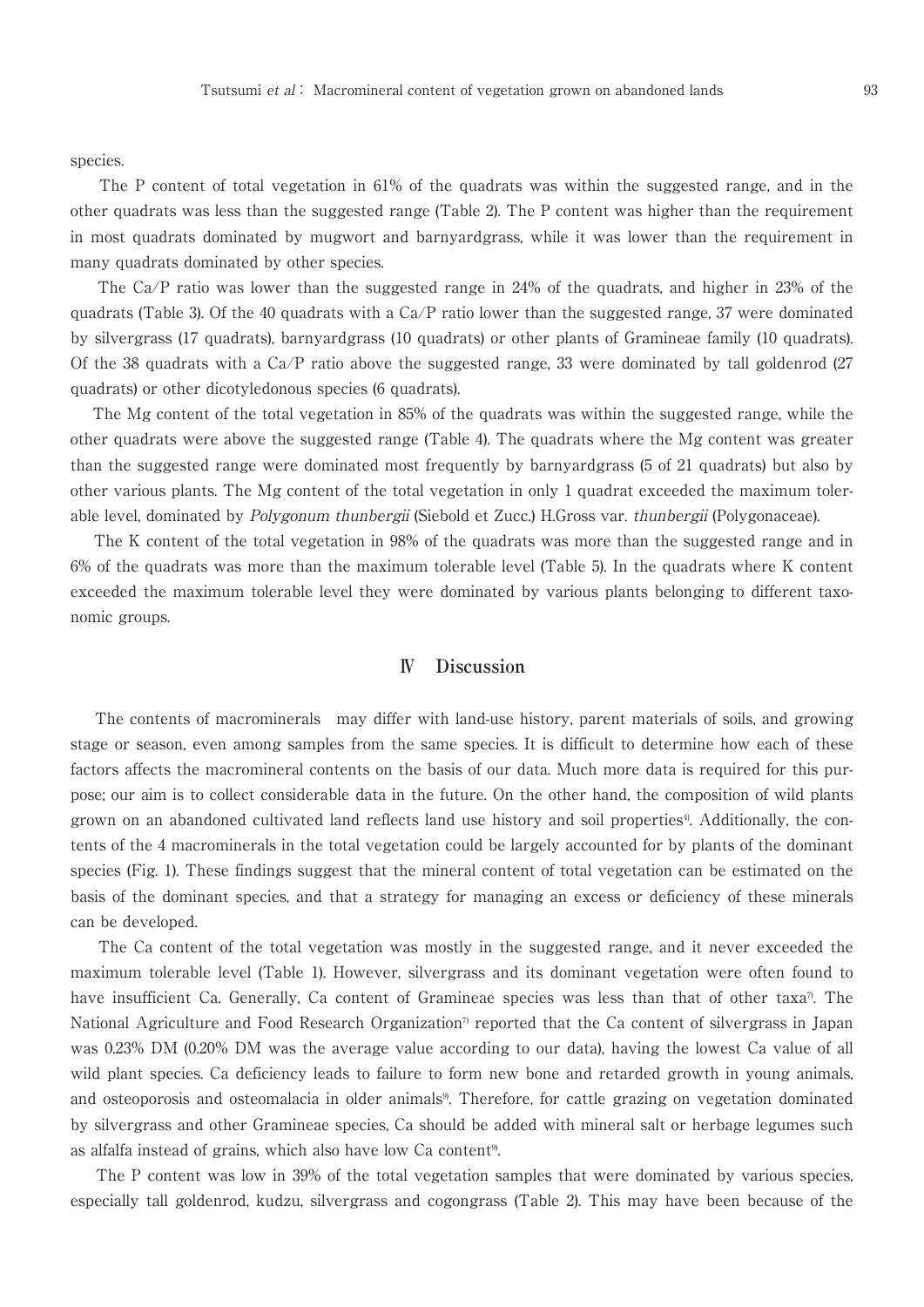low availability of phosphoric acid, which is a characteristics of Japanese soil<sup>1)</sup>. The National Agriculture and Food Research Organization<sup>7</sup> reported that the P content of silvergrass was 0.10% DM, which was less than our estimation of the average value. P deficiency leads to inappetence, poor lactating performance, and low fertility in adults, and unthriftiness and poor growth in younger animals<sup>9</sup>. Hence, P supplements such as wheat bran and rice bran<sup>6</sup> are required for cattle grazing on vegetation dominated by tall goldenrod, kudzu, silvergrass and cogongrass.

A balance of Ca and P is important for the efficient absorption of these minerals. The Ca/P ratio of the total vegetation was less than the suggested range in 24% of the quadrats, and greater than the suggested range in 23% of the quadrats (Table 3). Since this was caused by either a low level of Ca or P, as mentioned above, supplements should be added to the animal's diet.

The Mg content of the total vegetation in 85% of the quadrats was in the suggested range (Table 4). On the other hand, most of the values for the total vegetation indicated an excess of K content (Table 5). While a deficiency of Mg leads to grass tetany, an excess of K prevents the absorption of Mg in the animal body8). In an experiment by Newton *et al*.<sup>10</sup>, it was found that lambs fed on a high K diet (4.90% DM) had a 50% reduction in apparent Mg absorption as compared to lambs fed on a low K diet (0.60% DM). The Mg content of the total vegetation was more than 0.10% DM (double the value of the minimum tolerable level of Mg content) for most data. Although the Mg content of the vegetation dominated by cogongrass had a value lower than 0.10% DM, its K content did not exceed the maximum tolerable level (3.00% DM). Therefore it was concluded that the incidence of grass tetany may be low in cattle grazing on abandoned cultivated lands.

An excess of K causes cardiac insufficiency<sup>2</sup>. The K content of the total vegetation in 6% of the quadrats was more than the maximum tolerable level (Table 5). It is difficult to determine from the dominant species whether the K content exceeded the maximum tolerable level; hence, this should be deduced from the landuse history of the area in question.

# **Acknowledgments**

This study was funded in part by Research and Development Projects for Application in Promoting New Policy of Agriculture Forestry and Fisheries (No. 18018). We thank Ms. Kyoko Tanaka for sample management, and input and classification of the data.

#### **References**

- 1) Agriculture Forestry and Fisheries Research Council (ed.) 1978. Kenkyuseika106"Studies on the distributions and dynamics of minerals in grasslands". Agriculture, Forestry and Fisheries Research Council, Tokyo, Japan. 9-123 (in Japanese. Translated title by the present authors).
- 2) Blaxter, K.L., B. Cowlishaw and J.A. Rook 1960. Potassium and hypomagnesemic tetany in calves. Anim. Prod. 2: 1-10.
- 3) Hakoyama, S., H. Tanaka, W. Agata and T. Takeda 1977. Studies on weed vegetation in non-cultivated paddy fields. I. The vegetation of non-cultivated paddy fields in the north-western parts of Fukuoka Prefecture. Jpn. J. Crop. Sci. 46: 219-227 (in Japanese with English abstract).
- 4) Kusumoto, Y., T. Ohkuro and M. Ide 2005. The relationships between the management history and vegetation types of fallow paddy field and abandoned paddy fields: Case study of Sakuragawa and Kokaigawa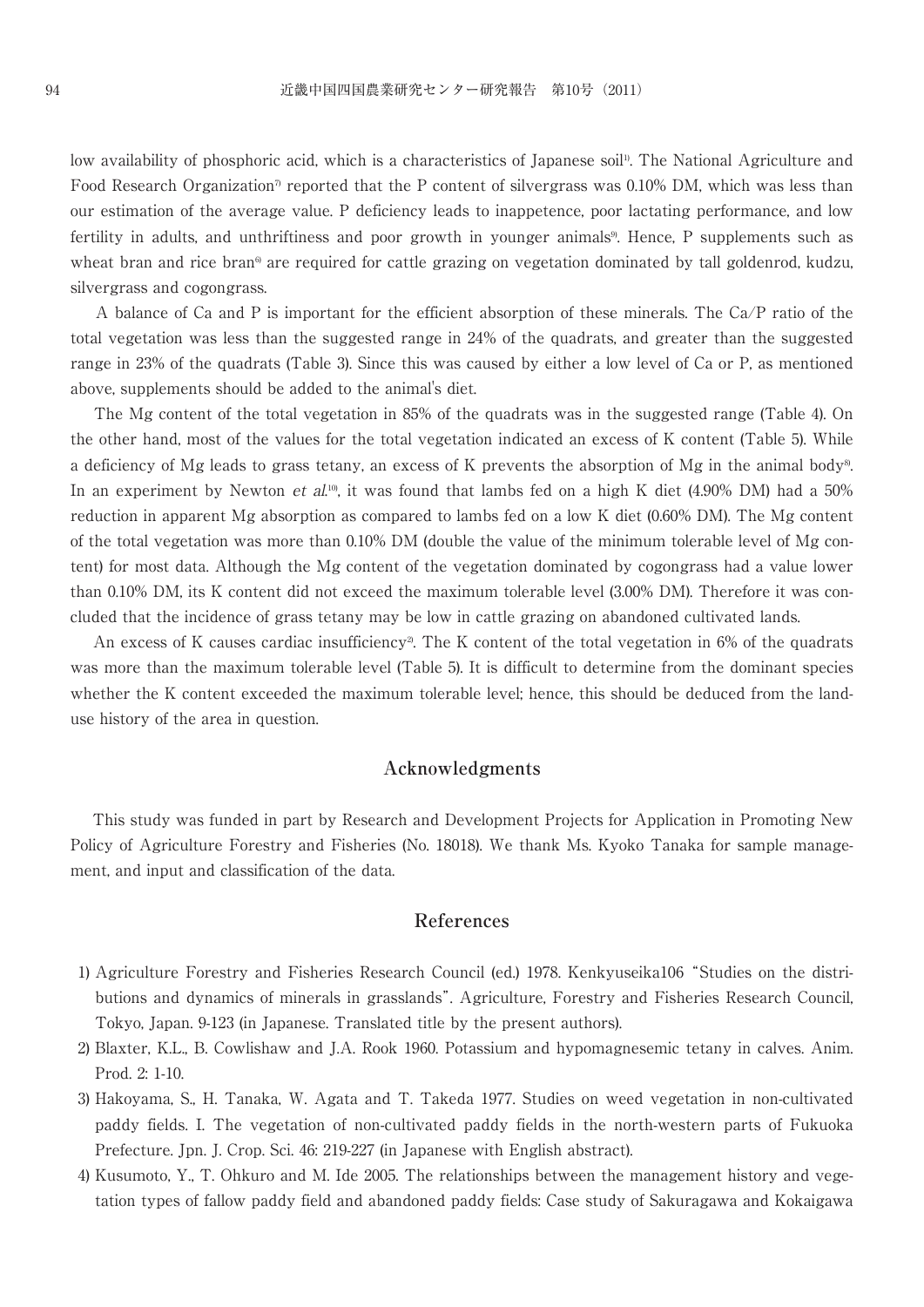river basin in Ibaraki prefecture. J. Rural Plan. Assoc. 24(Special issue): 7-12 (in Japanese with English abstract).

- 5) Matumura, M., N. Nishimura and Y. Saijoh 1988. Plant succession in paddy fields lying fallow in Hida mountainous regions, Gifu Prefecture. Jpn. J. Ecol. 38: 121-133 (in Japanese with English abstract).
- 6) National Agriculture and Food Research Organization (ed.) 2009. Japanese Feeding Standard for Beef Cattle (2008). Japan Livestock Industry Association, Tokyo, Japan. 17-54 (in Japanese).
- 7) National Agriculture and Food Research Organization (ed.) 2010. Standard Tables of Feed Composition in Japan (2009). Japan Livestock Industry Association, Tokyo, Japan. 136-143 (in Japanese).
- 8) National Research Council 1996. Minerals. In: Nutrient Requirements of Beef Cattle: Seventh Revised Edition, 1996. National Academy Press, Washington, D.C., USA, 54-74.
- 9) National Research Council 2001. Minerals. In: Nutrient Requirements of Dairy Cattle: Seventh Revised Edition, 2001. National Academy Press, Washington, D.C., USA, 105-161.
- 10) Newton, G.L., J.P. Fontenot, R.E. Tucker and C.E. Polan 1972. Effects of high dietary potassium intake on the metabolism of magnesium by sheep. J. Anim. Sci. 35: 440-445.
- 11) Otsuka, H., S. Kobayashi, S. Masuda and M. Nemoto 2004. Influence of rice cultivation and its cessation on the vegetation in valleys in hill land in Chiba Prefecture. J. Weed. Sci. Tech. 49: 21-35 (in Japanese with English abstract).
- 12) Shindo, K and S. Tejima 2006. Livestock production by integrated grazing system for scattered small pastures in eastern Japan. Jpn. J. Grassl. Sci. 52: 111-113 (in Japanese).
- 13) Tsutsumi, M., Y. Takahashi, Y. Nishiguchi, S. Emoto, N. Ito, S. Sahara, T. Yoshimura and T. Watanabe 2009. The feeding value of wild plants in abandoned cultivated lands and native pastures that differ in their dominant species. Jpn. J. Grassl. Sci. 55: 242-245 (in Japanese with English abstract).
- 14) Tsutsumi, M., Y. Takahashi, S. Emoto, N. Ito, S. Sahara and T. Yoshimura 2010. A simple method for the estimation of herbage mass in abandoned cultivated land. Jpn. J. Grassl. Sci. 56: 47-51 (in Japanese with English abstract).
- 15) Usami, Y., H. Koizumi and M. Satoh 1990. Processes of secondary succession on fallow land in relation to management systems. Weed Res. (Japan) 35: 74-80 (in Japanese with English abstract).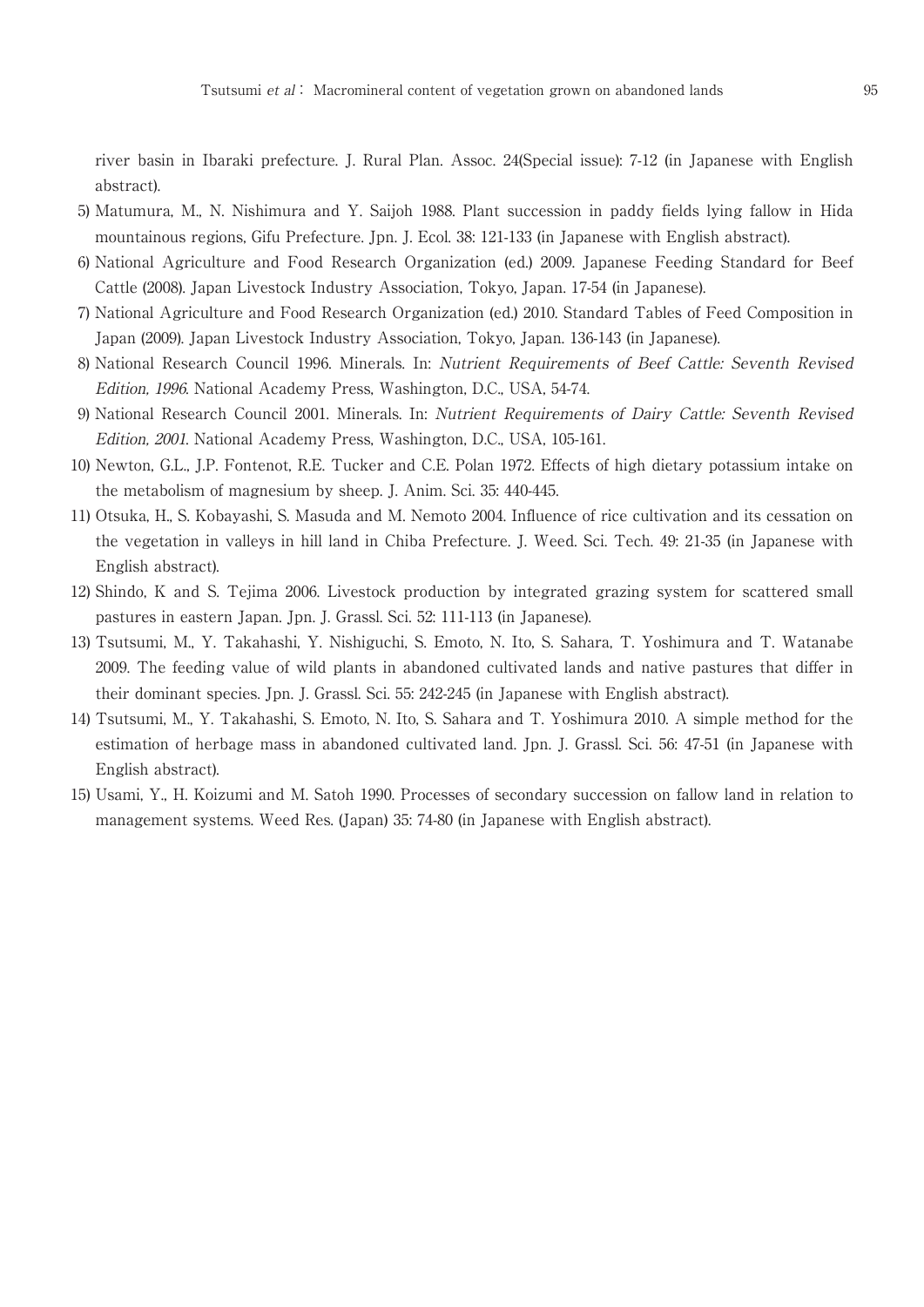#### **Summary**

While cattle (mainly beef cows) grazing on abandoned cultivated land has become widespread in Japan, there is insufficient data on the mineral content of the wild plant species growing there. We analyzed the content of 4 macrominerals, namely calcium (Ca), phosphorus (P), magnesium (Mg) and potassium (K) in the wild plant species grown on abandoned cultivated lands with various dominant species. Further, we determined the content of these minerals in the major dominant species and total vegetation. The major dominant species in the study sites were the tall goldenrod (Solidago altissima L.), silvergrass (Miscanthus sinensis Anderss.), mugwort (Artemisia princeps Pampan.), cogongrass [Imperata cylindrical (L.) Beauv. var. koenigii (Retz.) Derand et Schinz.], barnyardgrass [Echinochloa crus-galli (L.) Beauv.] and kudzu [Pueraria lobata (Willd.) Ohwi] (listed in order of frequency). The content of the macrominerals in the total vegetation could mostly be accounted for by the dominant species. The Ca content of the total vegetation was mostly in the suggested range, and it never exceeded the maximum tolerable level. However, silvergrass and its dominant vegetation were often Ca deficient. Low P content was found in 39% of the total vegetation that was dominated by various species, especially tall goldenrod, kudzu, silvergrass and cogongrass. The Ca/P ratio of the total vegetation was less than the suggested range in 24% of the quadrats, and greater than the suggested range in 23% of the quadrats. The Mg content of the total vegetation was within the suggested range in 85% of the quadrats. It was concluded that the incidence of grass tetany was low in cattle grazing on abandoned cultivated lands. However, most of the data on the total vegetation indicated an excess of K; in 6% of the quadrats the value exceeded the maximum tolerable level. It is difficult to determine whether the K content is appropriate for grazing on the basis of the dominant species.